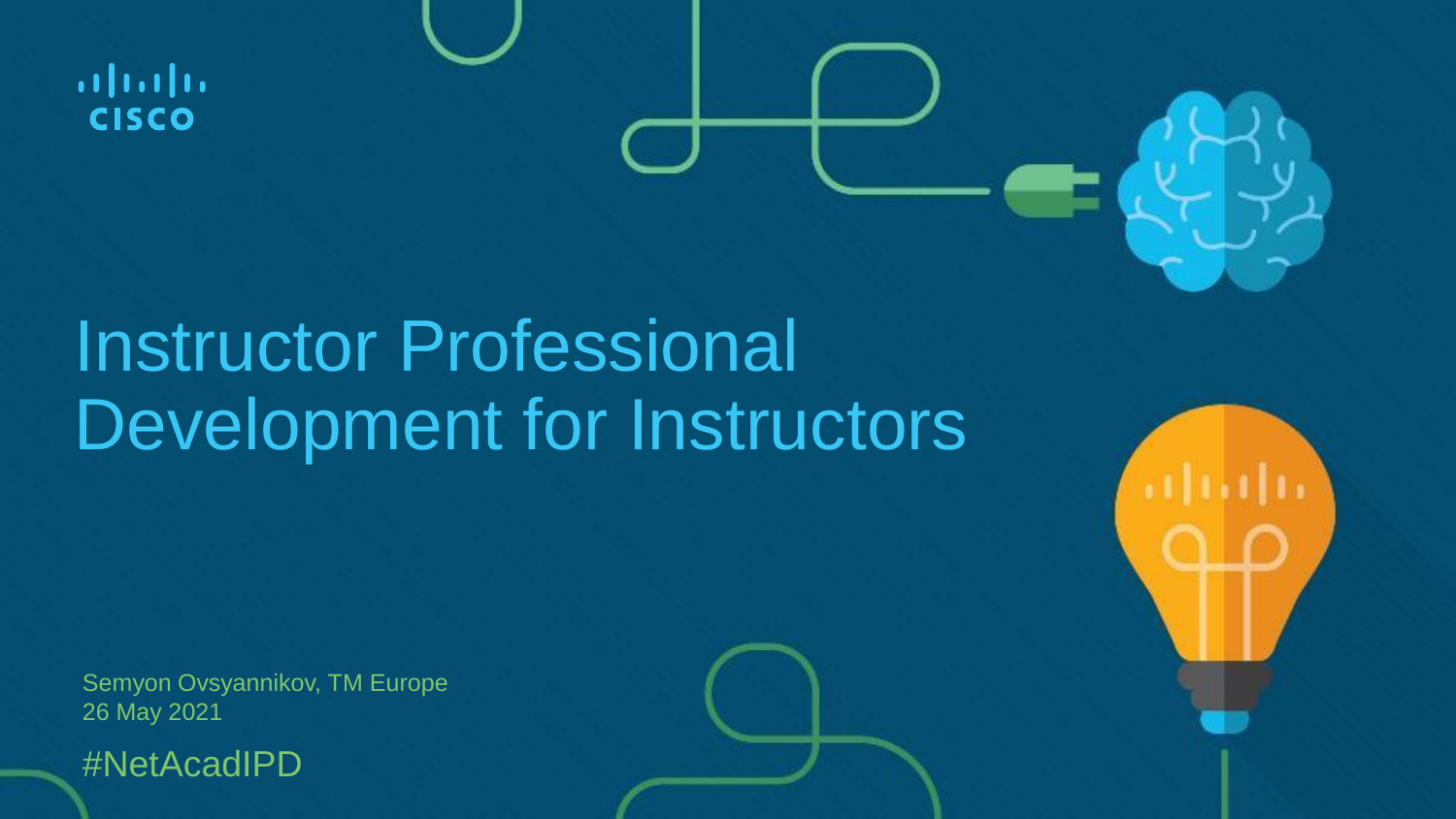## From this presentation you will learn:



How Netacad provides continuous Professional Development for 25K+ Instructors worldwide through the IPD Week

How can you learn from DevNet

Participate and Learn at Cisco Live for free? Yes!

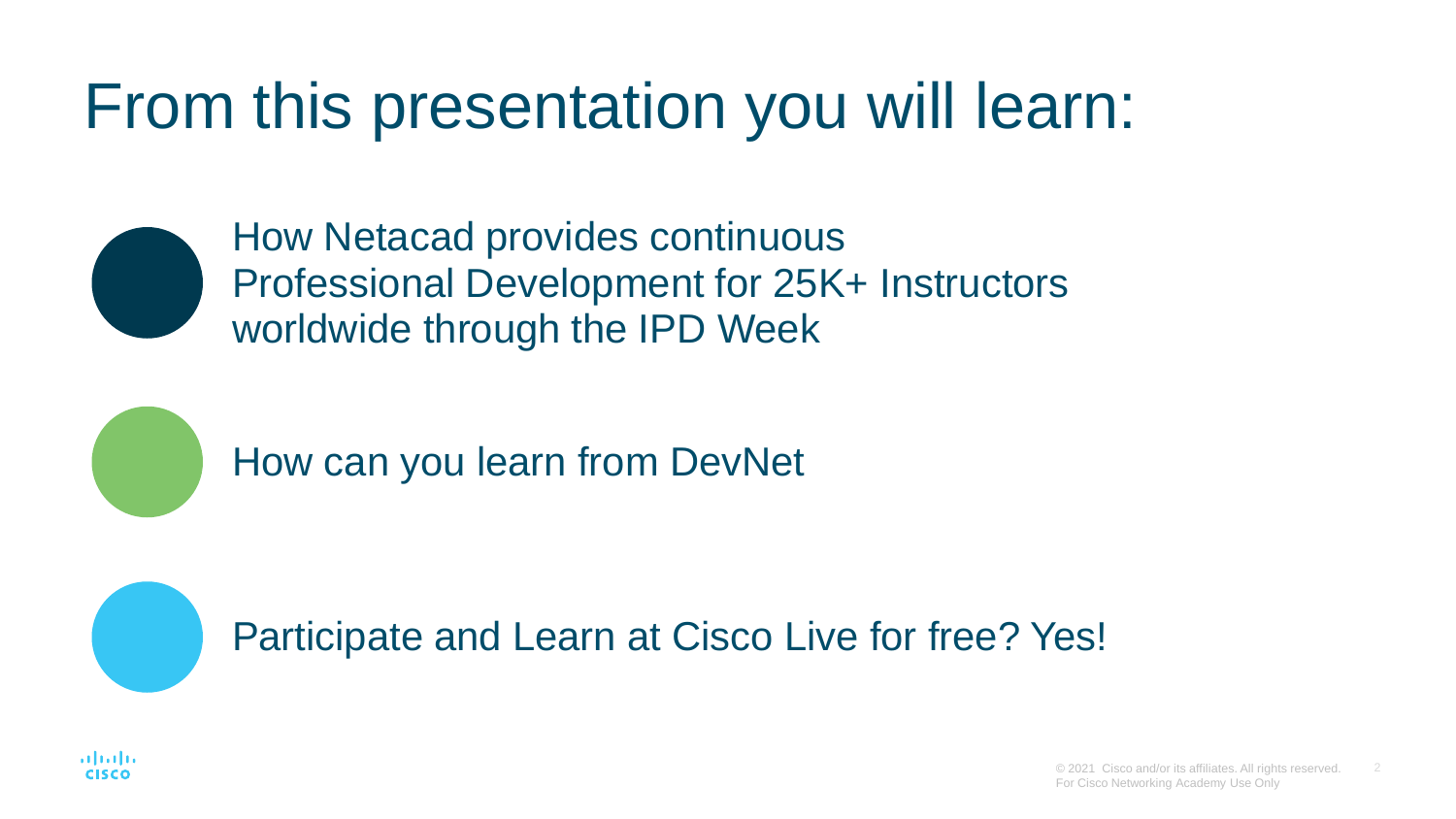Problem statement: How 12 TFE team members keep 26,500 instructors up-todate to provide quality teaching to 2.15 million students

> **TFE Team: 12 Members Accredits Instructor Trainers**

> > **1,217 Instructor Trainers**<br>Teaches Instructors

Yyyyyyyyyyyy 26,500 Instructors **Teaches Students** 

in in in

2.15M Students New workforce

Numbers from Official Networking Academy Tier 1 Metrics ~ 11 Oct 2019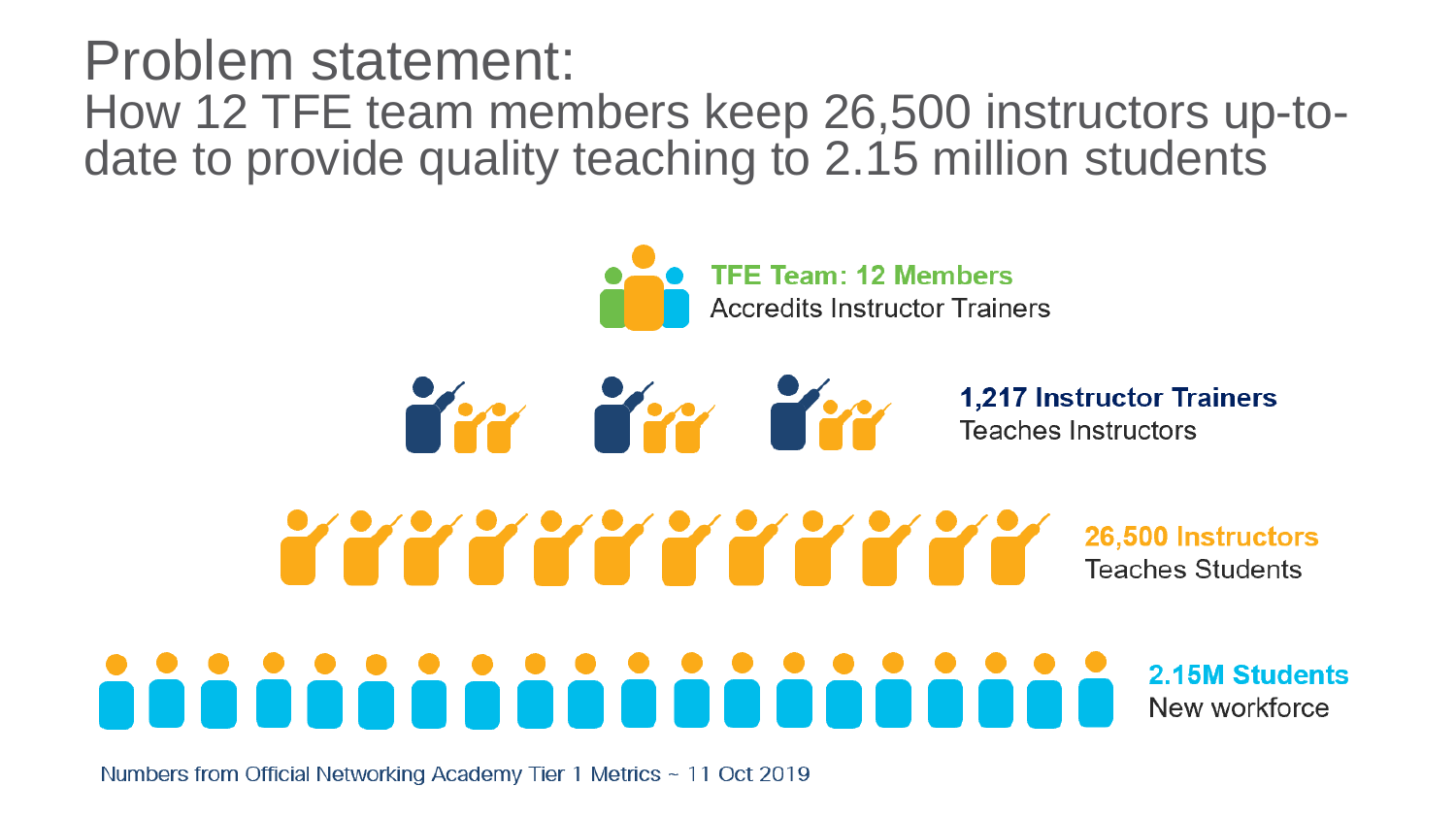## IPD Week

| <b>What is it?</b>                    | About 50 1-hour online sessions of professional development<br>training offered in one week                                     |
|---------------------------------------|---------------------------------------------------------------------------------------------------------------------------------|
| Who are the<br>attendees?             | Instructors teaching the Cisco Networking Academy offerings,<br><b>Potential Instructors attending "Open Sessions"</b>          |
| Where is it?                          | Use your computer or mobile device to join live virtual<br>sessions and view session recordings at your convenience             |
| When is it?                           | 4 weeks per year                                                                                                                |
| Top 3 experiences*<br>at IPD Week are | 1. Helps me learn about new tech trends<br>2. Keeps me updated about changes in NetAcad<br>3. Increases confidence in knowledge |

\* - According to Cisco Netacad Instructor Survey, Q1FY20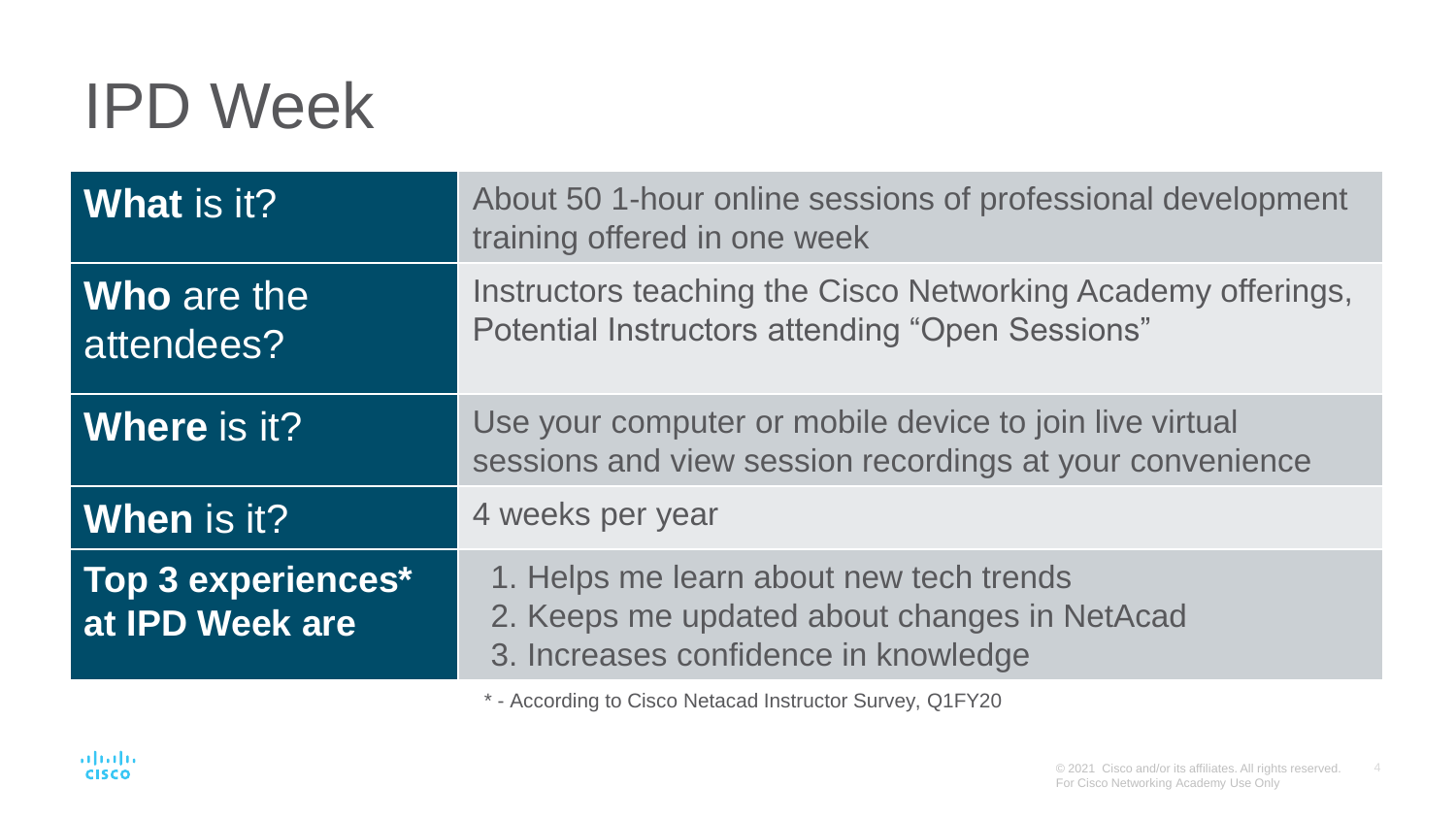## Instructors Benefit of IPD Week



- **92% of Instructors** attend Technical sessions to gain knowledge and skills beyond course content
- **32% of instructors** share knowledge with other instructors
- Earn Certificates of Attendance for hours of participation
- No other program in the industry delivers professional development specifically designed for their instructors



#### Learn Interact

- Suggest topics for future IPD Week sessions
- Connect with our global community
- Maintain a connection to Cisco throughout the year
- Presentations from experienced NetAcad instructors and experts

#### Access

- No travel required! Connect using your computer or mobile device
- **48,6% of instructors** attend more than one session every IPD week
- View session recordings at your convenience
- Sessions presented in up to 20 languages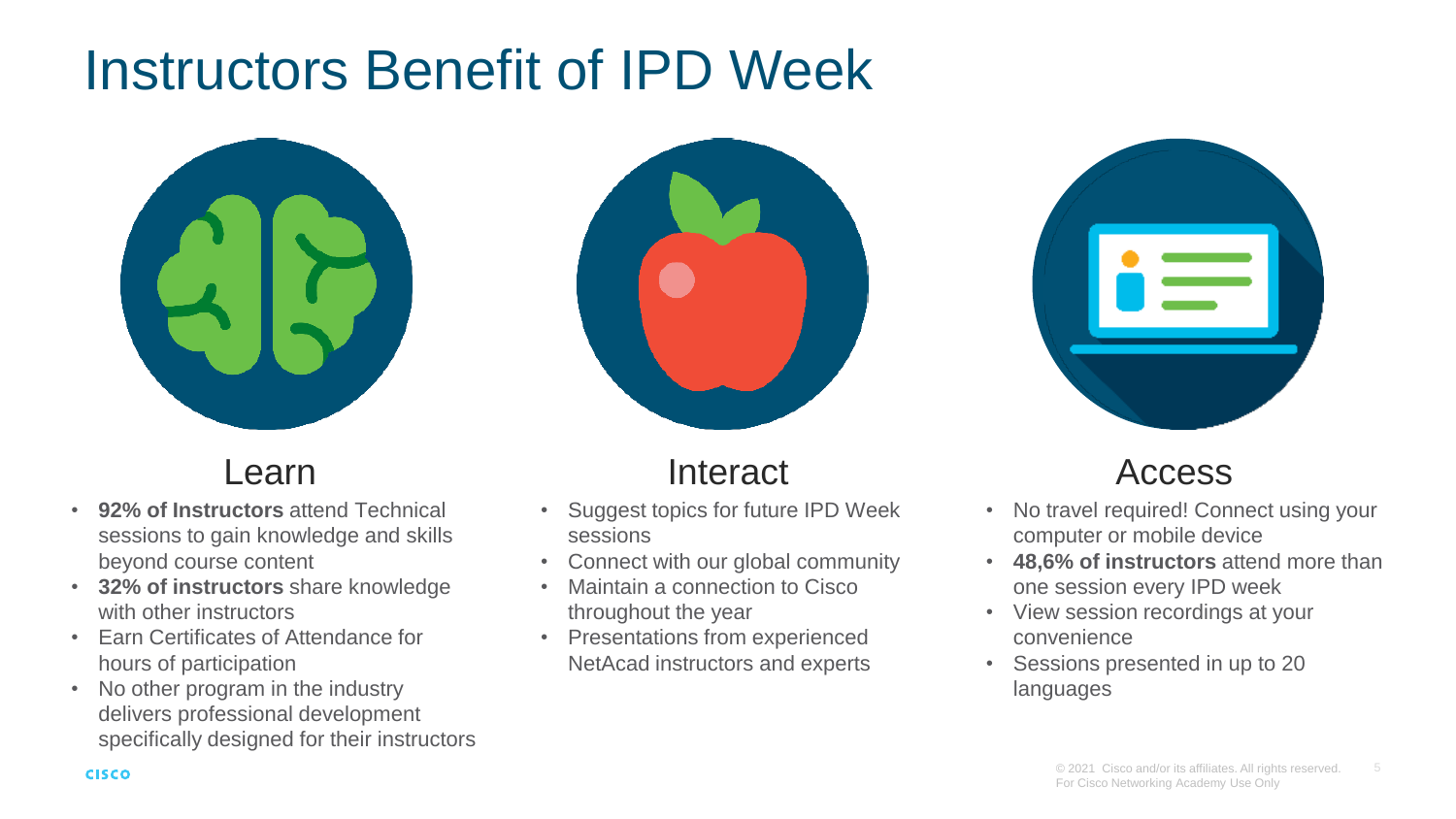## Example of May 2021 IPD Week

#### **IPD Week Course Enrollment Link <https://cs.co/IPD21>**

#### **YouTube Playlist with some "Ope <https://cs.co/ipdplaylist>**

#### **Find IPD in the Top Menu**

aludu. **CISCO** 

| n Sessions":                        |                |     |  |  |
|-------------------------------------|----------------|-----|--|--|
| Resources =                         | Courses $\sim$ | Car |  |  |
| <b>Partner Resources</b>            |                |     |  |  |
| <b>Course Resources</b>             |                |     |  |  |
| Packet Tracer Resources             |                |     |  |  |
| Marketing and Program Resources     |                |     |  |  |
| Instructor Professional Development |                |     |  |  |

### **30 IPD sessions:**

- 10 English
- 20 localized
- 13 languages

1 hour duration 2 sessions by 30 mins 3 sessions open for students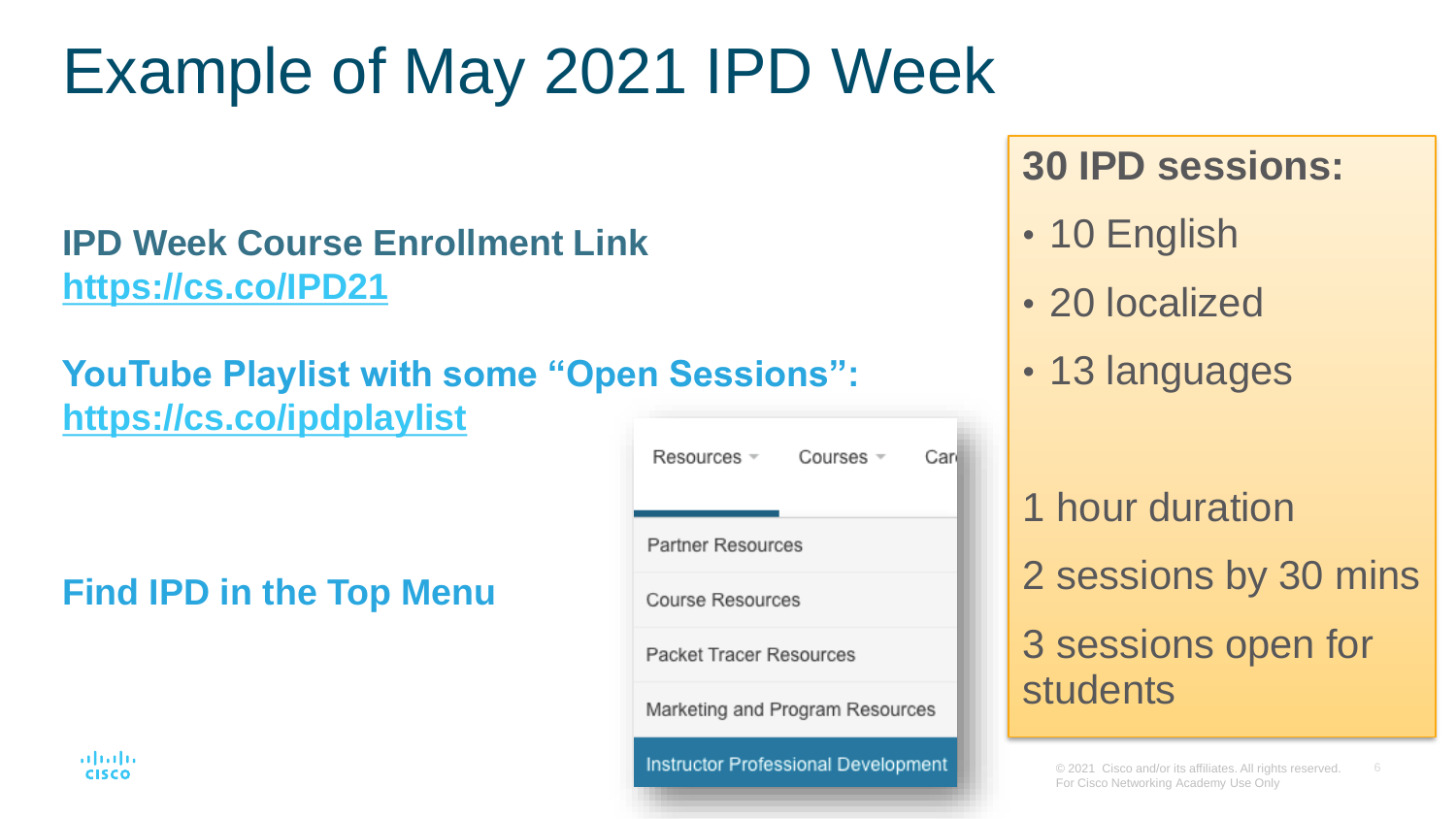## Marketing: Certificate of attendance



Cisco is pleased to confirm

#### **Semyon Ovsyannikov**

has attended 11 hour(s) of continuing education by participating in

#### **IPD Week, February 2021**

hosted by the Technical Field Engagement Team 22 - 26 February 2021



**Wadih Zaatar** Manager, Technical Field Engagement - Cisco Networking Academy

- New unified look
- Personalized
- Number of hours of continued education
- Sent about 3-4 weeks after the IPD Week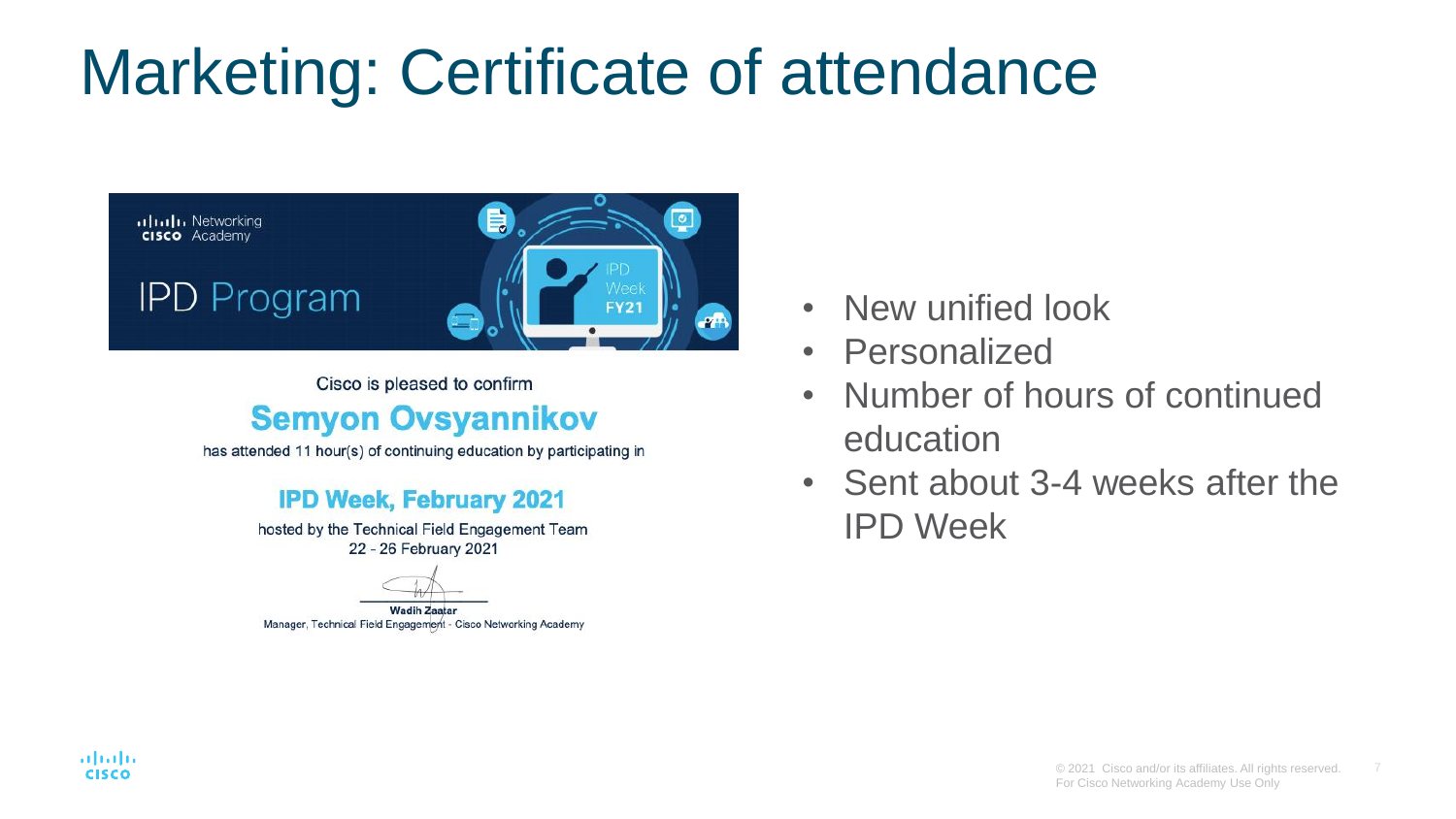## Help Us Spread the Word about IPD Week!



**Tell your Instructors and Partners**



**Use the wording we provide to share about IPD Week**



**Share our announcements on social media - #NetAcadIPD**



**Post in messenger groups**



**Please promote the Next IPD Week to your Instructors**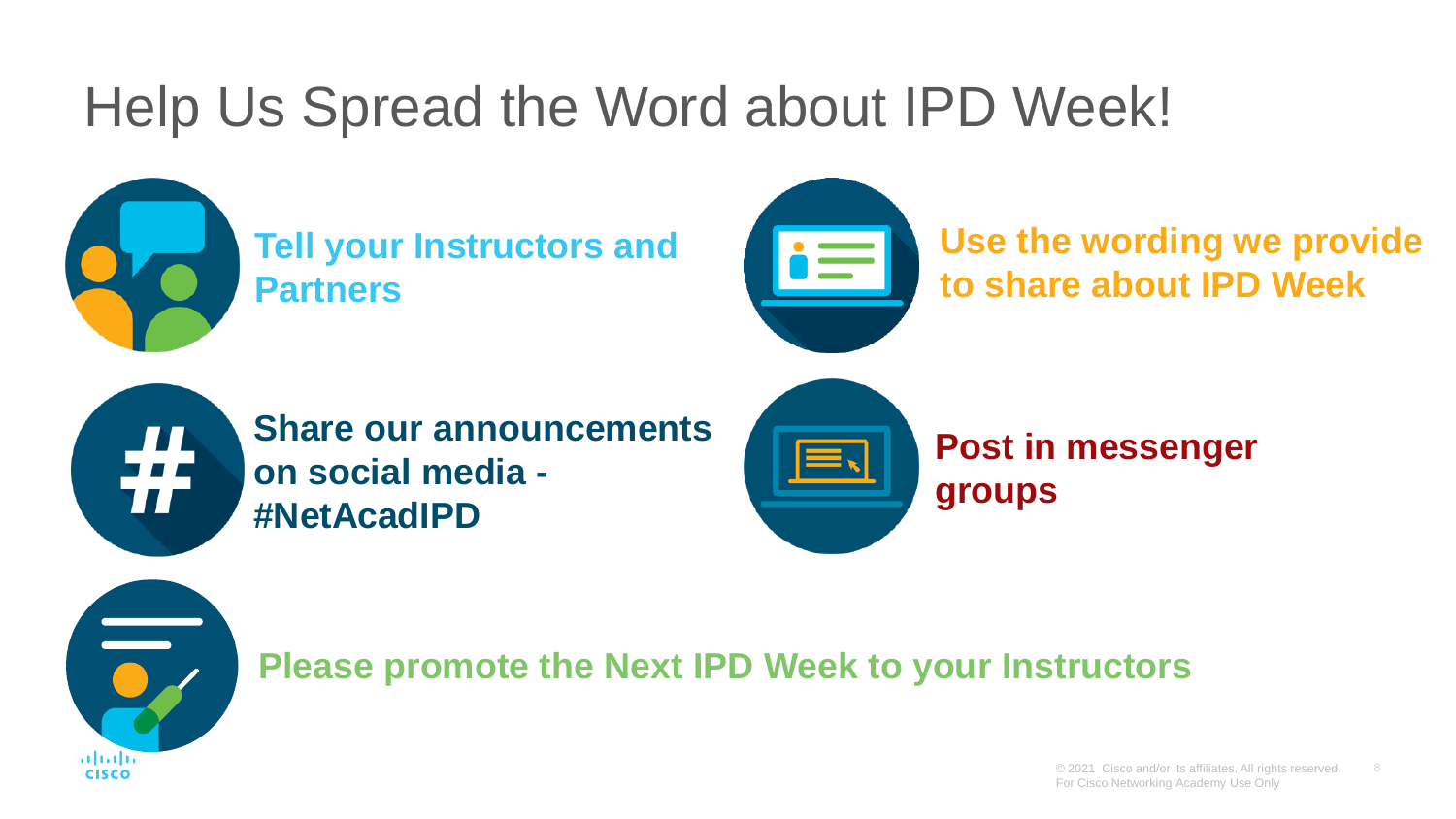## DevNet Resources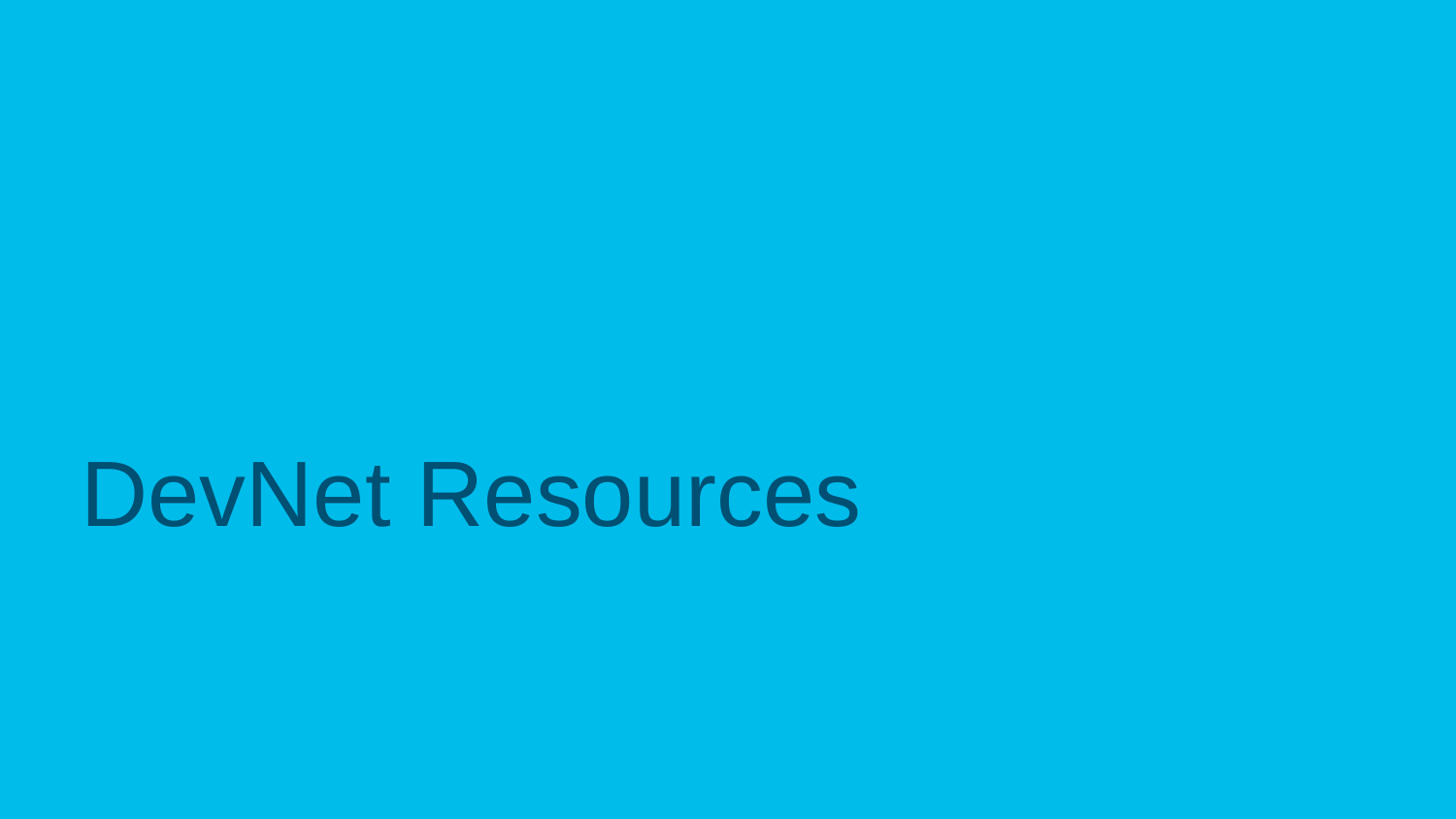## DevNet Learning Paths



#### <https://developer.cisco.com/>

 $\Rightarrow$  Discover  $\Rightarrow$ => Learning Path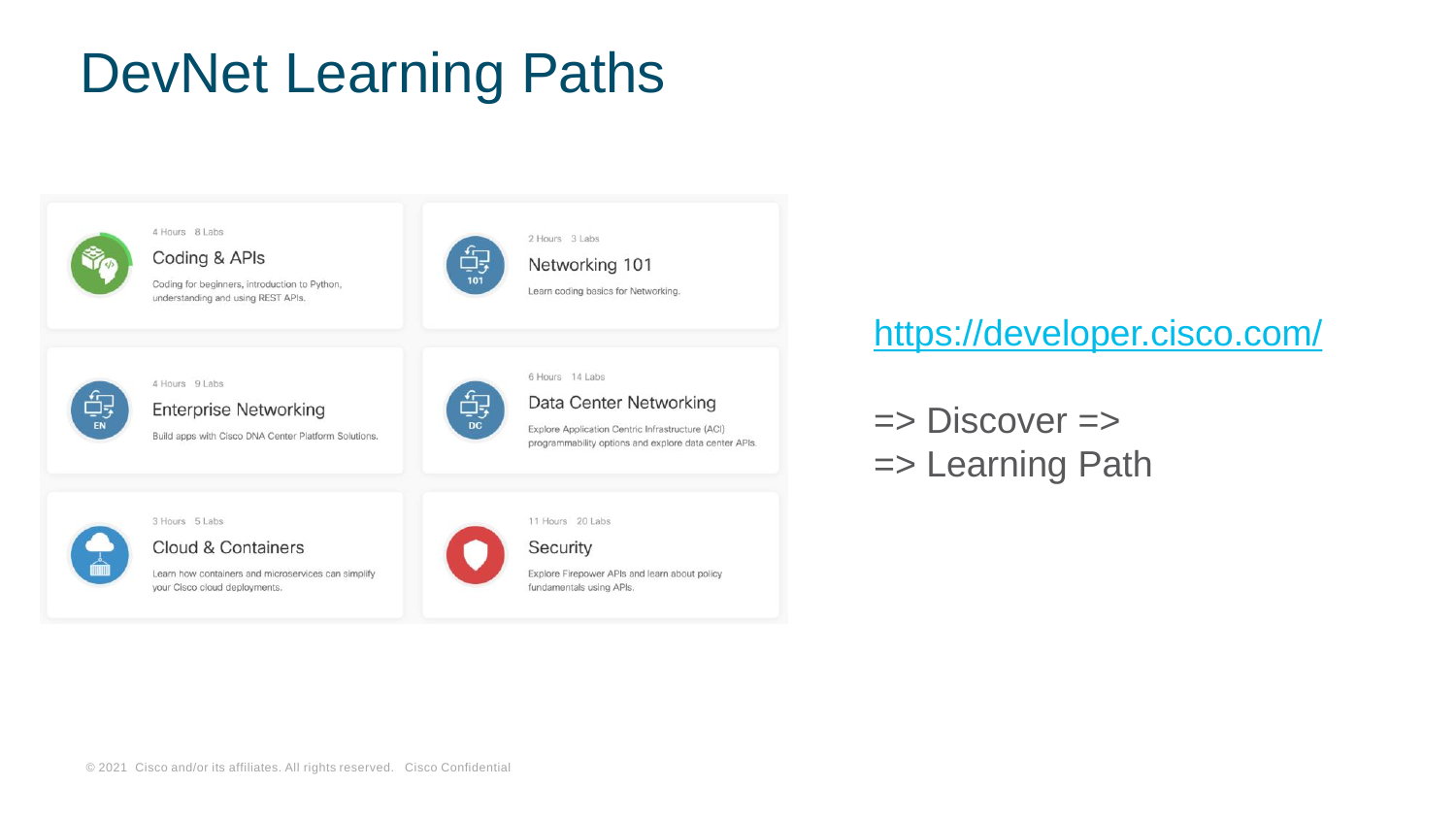## DevNet Sandboxes





#### <https://developer.cisco.com/>

 $\Rightarrow$  Discover  $\Rightarrow$ => Sandbox Remote Labs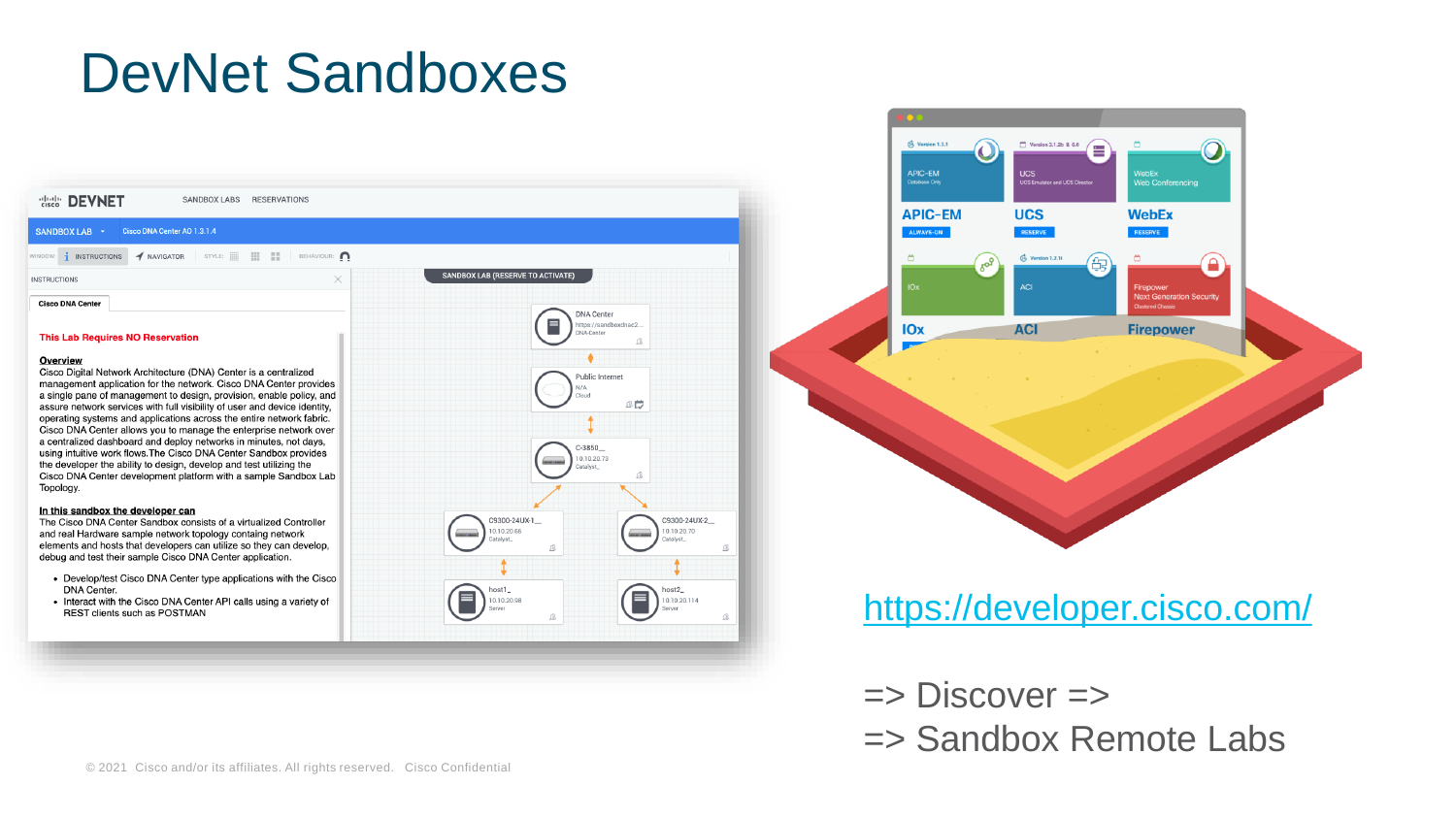## Cisco Live Resources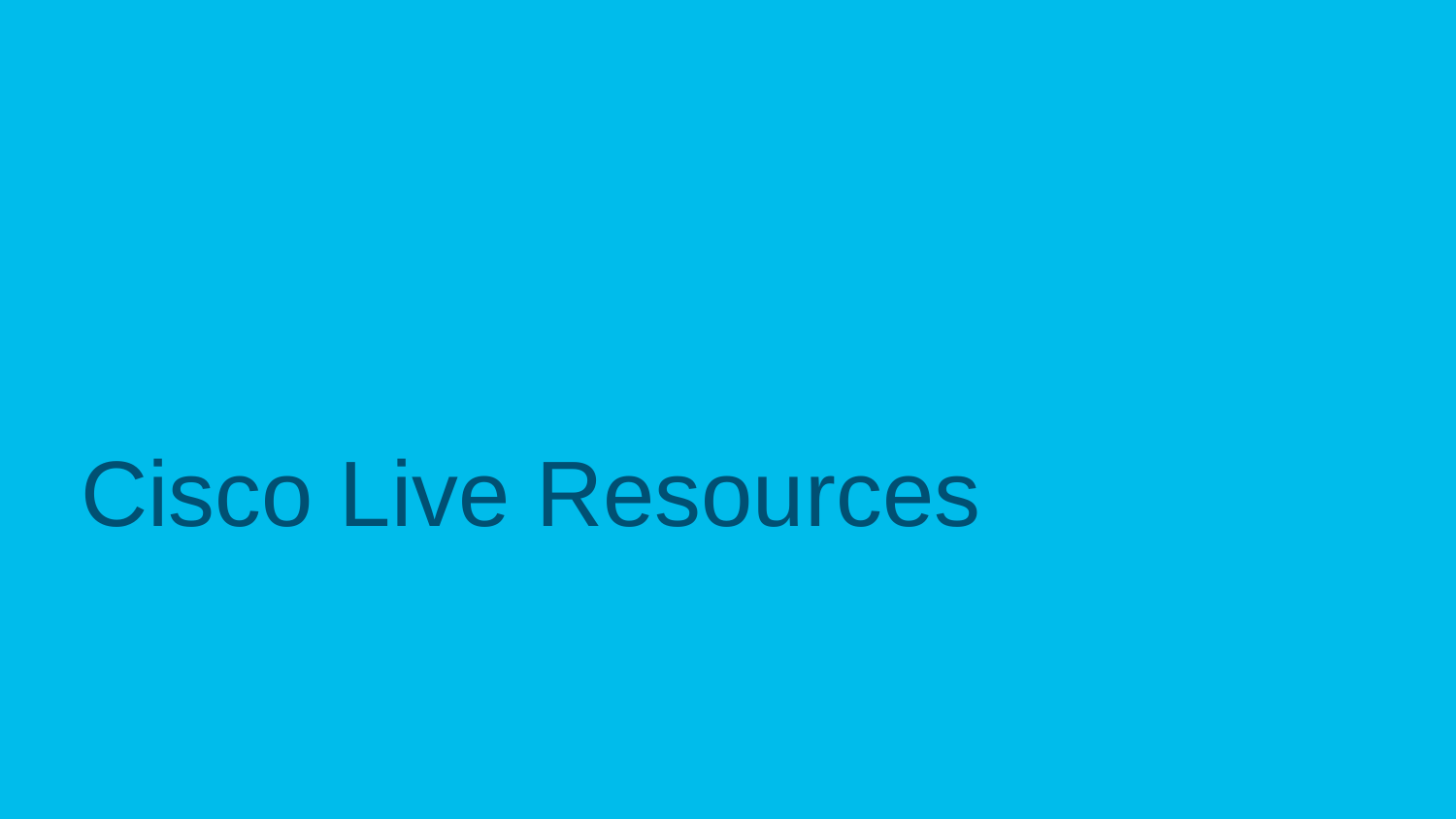## Cisco Live On Demand Library





#### [https://www.ciscolive.com/global/](https://www.ciscolive.com/global/on-demand-library.html) on-demand-library.html